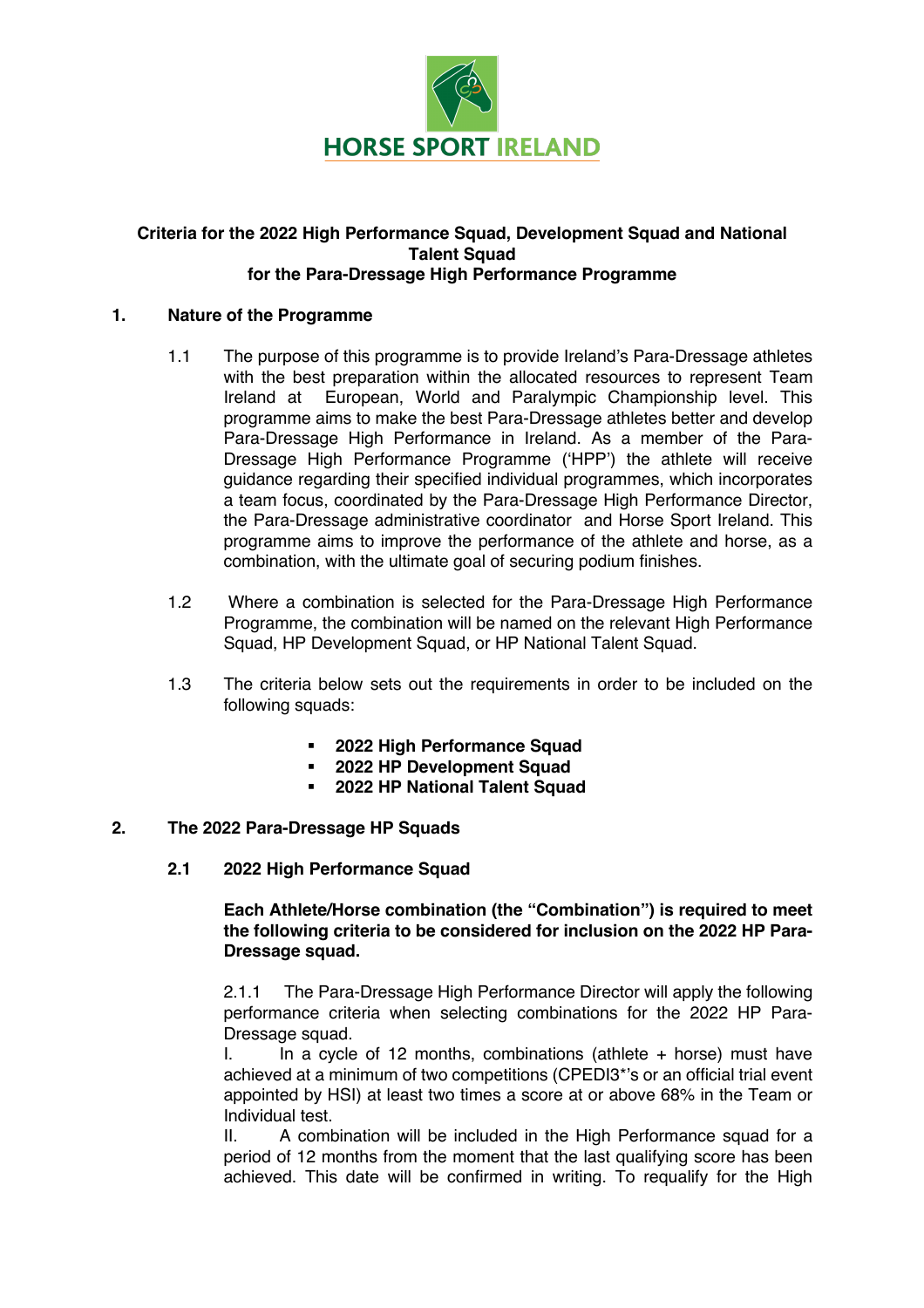

Performance squad the combination will have to meet the criteria mentioned above again within the period of 12 months.

Further consideration will be given to:

- i. Consistency of scores at or above 68%
- ii. The star level of the shows and the star level of the panels of judges;

iii. The trend in average FEI Para Equestrian Team Test and FEI Para Equestrian Individual test scores in 2020, 2021 & 2022. Scores in 2022 will be given greater weight than scores obtained in 2020 and 2021. ;

iv. The overall quality of the start list of events (determined by FEI rankings of the other athletes and their current form);

v. Commitment to the HSI High Performance Para-Dressage Programme;

2.1.2 The purpose of the squad is to include the combinations that are most likely to represent Ireland at European, World and Paralympic Championship level and that have demonstrated an ability to improve, from participating in a High Performance Programme and be committed to

- i. Success individually and as a Team Ireland Member;
- ii. Personal bests at targeted competitions;
- iii. Taking ownership of their performances;
- iv. Being willing to make change and develop;
- v. Commitment to team and to drive best team culture;

vi. Have personal coaches, individual performance plans, personal fitness structures and horse management programmes in place;

vii. Ownership of the horse must be secured and they must be available to compete for Team Ireland with an IRL Owner.

2.1.3 The Para-Dressage High Performance Director will select *up to* 6 athletes to form the **2022 HP Para-Dressage Squad.** 

# **2.2 2022 HP – Para-Dressage Development Squad**

### **Each Athlete/Horse combination ("the Combination") is required to meet the following criteria to be considered for inclusion on the 2022 HP Para-Dressage Development Squad.**

- 2.2.1 The Para-Dressage High Performance Director will apply the following performance criteria when selecting combinations for the 2022 HP Para-Dressage Development squad.
- I. In a cycle of 12 months, combinations must have achieved at a minimum of two competitions at least two times a score at or above 66% in the Team or Individual Test. At least one score should be achieved at an CPEDI3\* event or at an official trial event appointed by HSI. One score could be achieved at a national show (judged by a list 1 or list 2 judge).
- II. A combination will be included in the Development squad for a period of 12 months from the moment that the last qualifying score has been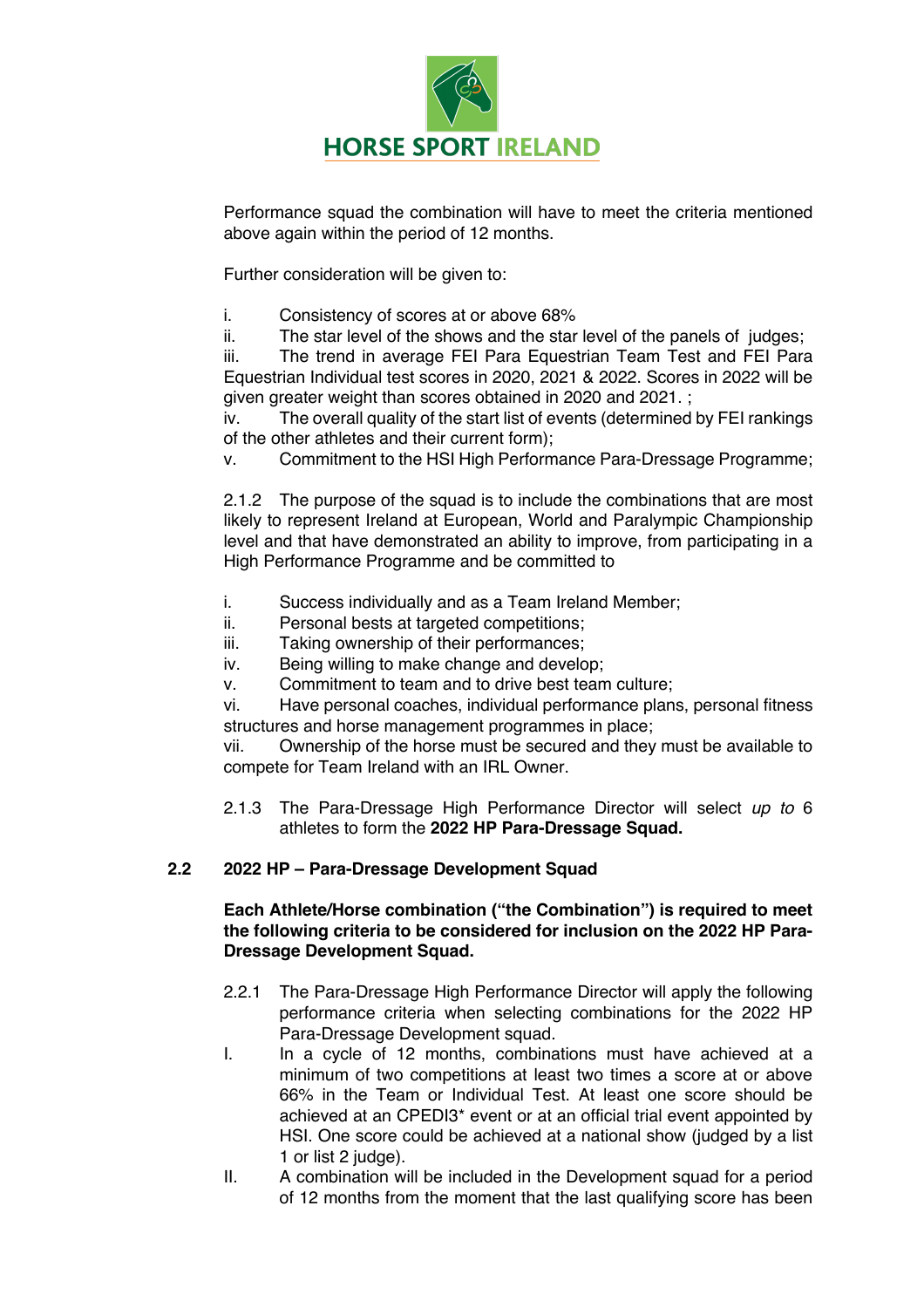

achieved. This date will be confirmed in writing. To requalify for the Development squad the combination will have to meet the criteria mentioned above again within the period of 12 months.

2.2.2 The purpose of the squad is to select the combinations that are developing, show potential to grow towards the HP squad and are committed. The Para-Dressage High Performance Director will select *up to* 6 athletes to form the **2022 HP Para-Dressage Development Squad.** 

### **2.3 2022 HP – Para-Dressage National Talent Squad**

**Each Athlete/Horse combination ("the Combination") is required to meet** 

**the** 

**following criteria to be considered for inclusion on the 2022 HP Para-**

**Dressage** 

## **National Talent Squad.**

- 2.3.1. The Para-Dressage High Performance Director will apply the following performance criteria when selecting combinations for the 2022 HP Para-Dressage National Talent squad.
- I. In a cycle of 12 months, combinations must have achieved at a minimum of two international or national competitions at least three times a score at or above 64% (judged by a list 1 or list 2 judge) in the Team or Individual Test.
- II. A combination will be included in the National talent squad for a period of 12 months from the moment that the last qualifying score has been achieved. This date will be confirmed in writing. To requalify for the National talent squad the combination will have to meet the criteria mentioned above again within the period of 12 months.

2.2.3 The purpose of the squad is to stimulate and motivate talented combinations to join the HP programme and to select combinations that show commitment and consistency of performance at (inter)national competitions. The Para-Dressage High Performance Director will select *up to* 8 athletes to form the **2022 HP Para-Dressage National Talent Squad.**

# **3. General criteria**

- 3.1 The Para-Dressage High Performance Director (PDHPD) is the sole selector of combinations based on results. The PDHPD reserves the right to remove a combination from any of the squads listed above, if the combination is deemed to have made insufficient progress or has lost competitive form.
- 3.2 The Squad listings will be reviewed on a quarterly basis.
- 3.3 It must be clear that the Combination is open to improvement and has demonstrated the ability to improve from training, and the support of the PDHPD, where available.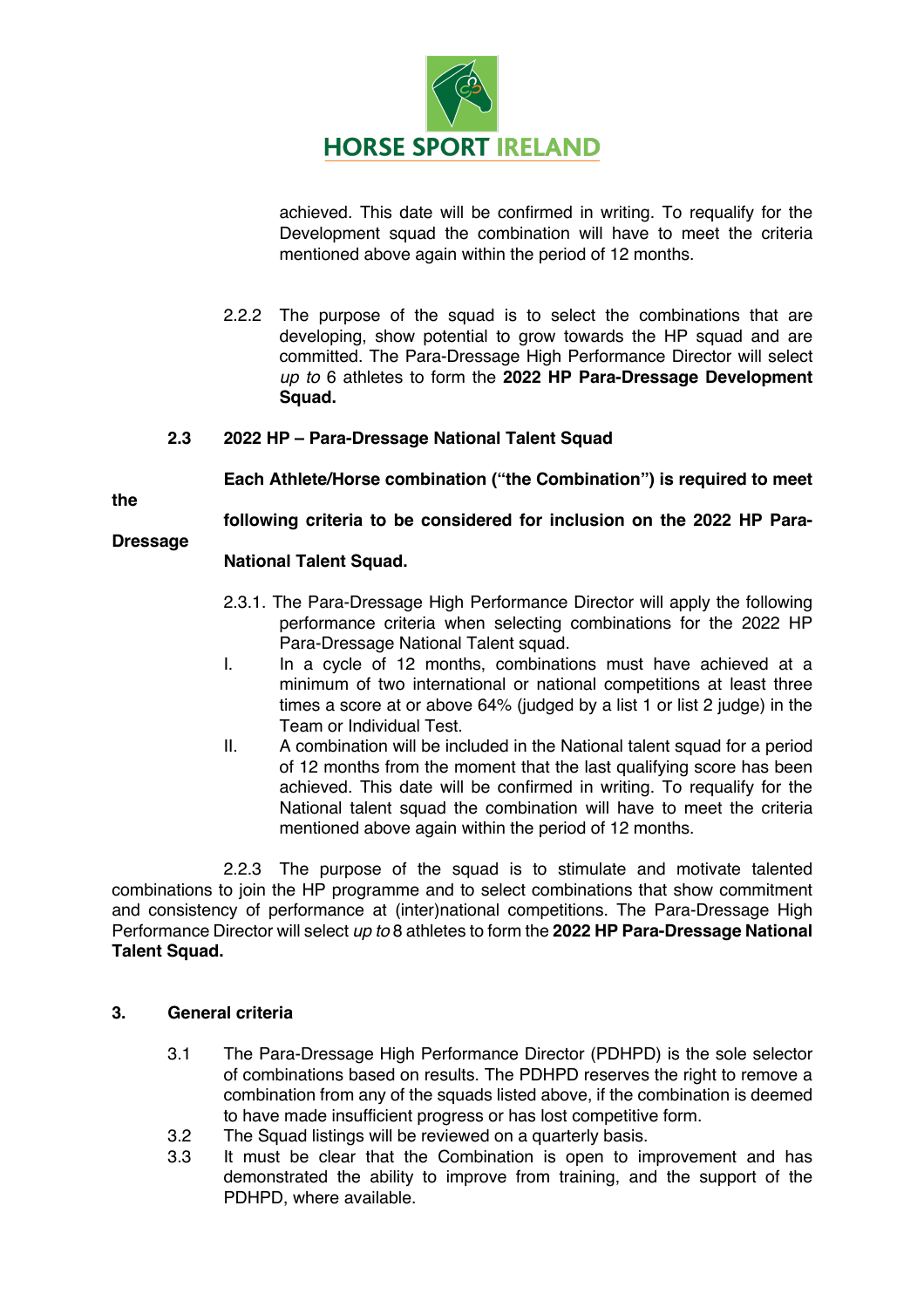

- 3.4 Combinations that are not currently listed on any of the squads may be invited to join at any time. This invitation will be wholly dependent on results, attention to detail with regard to performance planning, team player orientation and the capability to perform under pressure. Such Combinations will be considered based on their results in 2021 and 2022. The PDHPD reserves the right to add additional combinations at any time.
- 3.5 Any Para-Dressage Athlete is free to discuss with the PDHPD the requirements which they need to achieve to be considered for inclusion on any of the listed squads.
- 3.6 For all listed Squads, meeting these criteria is not a guarantee of selection onto any other squad or team.
- 3.7 Horses must be sound and fit to compete to the satisfaction of the HSI Team Vet or his designate. Athletes and owners must be prepared to submit their horses for fitness assessments by the HSI Team Vet or his designate and to submit a full veterinary history, as requested.
- 3.8 Athletes are required to inform the PDHPD and HSI Team Vet of any injury or unsoundness of a listed squad horse immediately. Non-disclosure of veterinary matters may warrant removal from the squad with immediate effect. The PDHPD in consultation with the HSI Team Vet may request that the squad horse be presented for veterinary assessment, at the cost of the athlete. In the event, that the Team Vet is of the opinion that the squad horse requires a rehabilitation period that is longer than 8 weeks, the PDHPD reserves his right to remove the athlete combination from the squad. The PDHPD decision is final.
- 3.9 Squad Athletes agree that he/she will not comment publicly on **any issue** or concern he/she may have unless or until it is resolved **to the satisfaction of both the Athlete and HSI.**
- 3.10 Subject to clause 3.9, Squad Athletes acknowledge and agree that despite anything else in this Criteria, Squad Athletes will not make or provide adverse public comment on social media, national print or any other public forum, on any HSI matter related to the High Performance Para-Dressage Programme and/or team to which he/she has been selected, including, but not only, any member of it, selection to it or performance of it. 'Adverse' in this clause means any comment which can be seen to be disparaging of, detrimental or prejudicial to, the Team, the 'PDHPD' and Horse Sport Ireland. Further, Athletes are bound by the Horse Sport Ireland Social Media Policy, appended at Schedule 1.
- 3.11 Athletes must hold or be entitled to Irish Citizenship.
- 3.12 Any change in the squad selection procedure[s] caused by a change in the FEI Rules will be immediately distributed to the relevant athletes. The selection criteria are based on the latest information available to HSI. However, selections are always subject to unforeseen, intervening circumstances, and realistically may not have accounted for every possible contingency.
- 3.13 As such, the criteria can be amended at any time by Horse Sport Ireland. In the event, that Horse Sport Ireland is of the opinion that such an amendment is necessary as a result of any change in the FEI guidelines; to give effect to the policy following discovery of a drafting error or oversight, or for any other reason determined to be in the best interests of Horse Sport Ireland. Horse Sport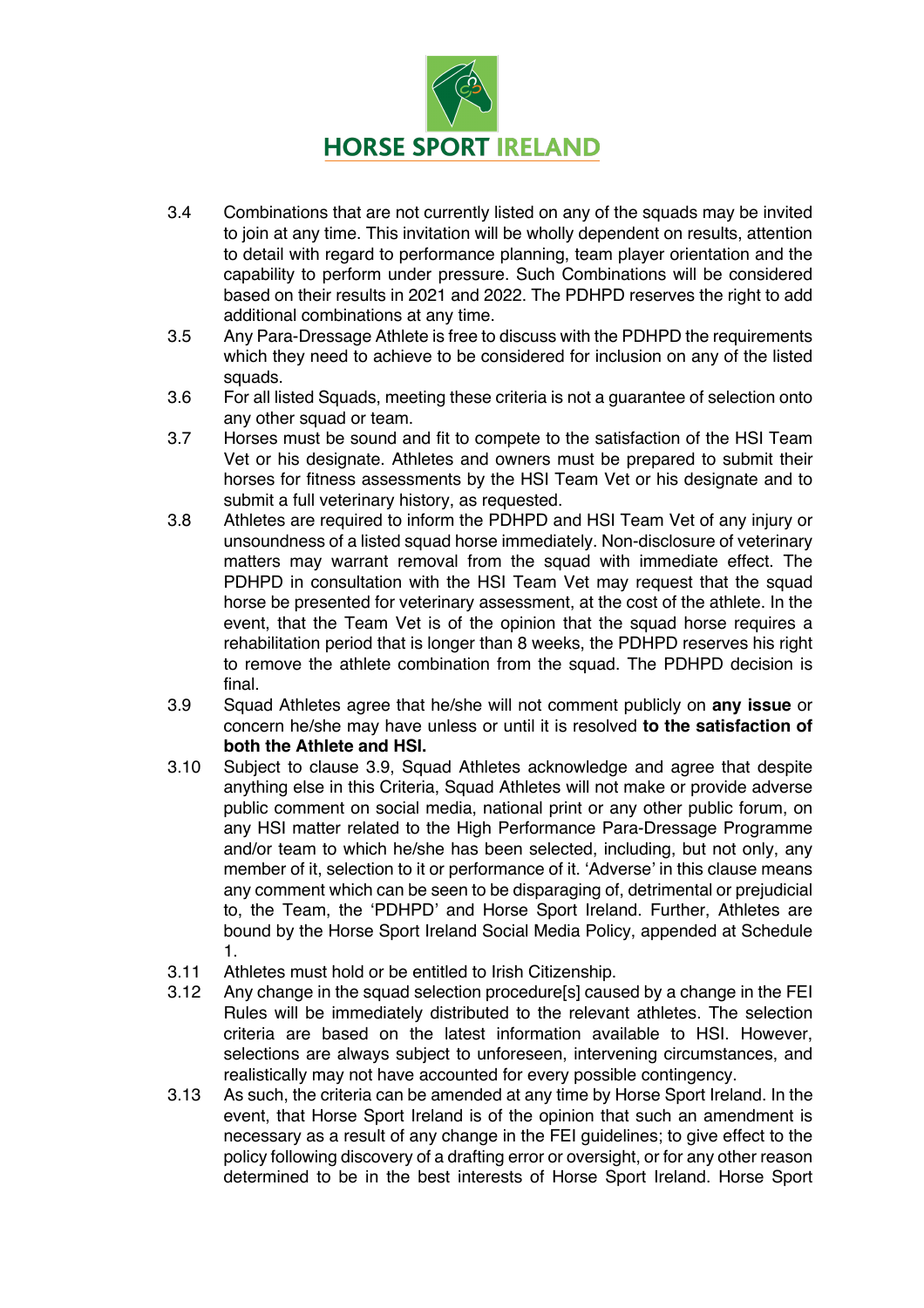

Ireland shall not be responsible, or liable in any way, to anyone as a result of any such amendment.

### **4. Squad Support**

4.1 The Para-Dressage High Performance Director will support members of the **listed squads.** Below a description of the support that could be expected. Note that changes could be made based on availability of the PDHPD and budget.

## **4.1.1 High Performance Squad – squad support**

- Online training (weekly [dependant on availability PDHPD and international competitions], once per month is mandatory)

- One video test with 5\* judge in start of the season
- Training camp

- Setting individual targets before competitions (riders main responsibility, can be discussed/checked with PDHPD)

- Monthly discussion between PDHPD and private trainer
- Monthly group review with the HP and Development squad
- Veterinary assessment with the Team vet/FEI vet
- Entry fee (only when scoring at or above 68% at that international competition)

- Nutrition / Sports and Conditioning / Sport psychology (still to be informed about the possibilities)

- Kick off day: start of the season

# **4.1.2 HP Development squad – squad support**

- Online training (every two weeks, once per month is mandatory)
- One video test with 5\* judge in start of the season
- Training camp

- Setting individual targets before competitions (riders main responsibility, can be discussed/checked with PDHPD)

- Monthly discussion between PDHPD and private trainer
- Monthly group review with the HP and Development squad
- Veterinary assessment with Team vet/FEI vet
- Entry fee (only when scoring at or above 68% at that international competition)

- Nutrition / Sports and Conditioning / Sport psychology (still to be informed about the possibilities)

- Kick off day

# **4.1.3 HP National talent squad – squad support**

- Kick off day

- One group session with Q&A's. Including PDHPD, an expert from HSI and one experienced international Championship Para Dressage rider

- Quarterly online training sessions with PDHPD (4 times per year)
- Training camp
- Entry fee (only when scoring at or above 68% at that international competition)
- 4.2 Athletes must be prepared to work within the Para-Dressage High Performance Programme structure and will be required to submit "training and competition